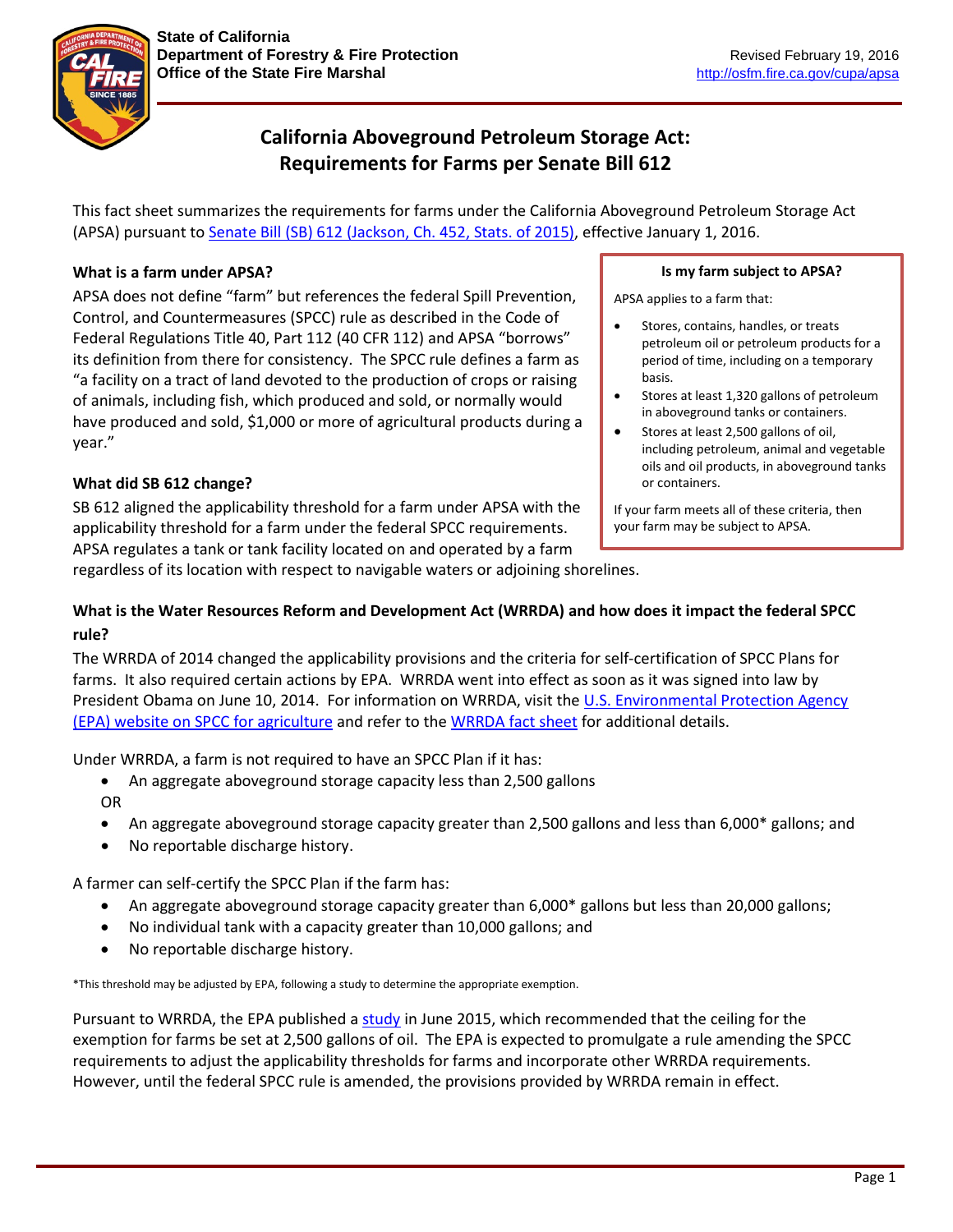### **What is the APSA facility conditional exemption?**

A farm is conditionally exempt from the requirement to prepare an SPCC Plan in California under the APSA program provided that the owner or operator of the farm:

- Has no single tank with a capacity larger than 20,000 gallons,
- Has an aggregate facility capacity not exceeding 100,000 gallons,
- Conducts daily<sup>†</sup> inspections of their aboveground petroleum storage tanks,
- Allows Unified Program Agency (UPA) inspectors to conduct periodic inspections, and
- Installs secondary containment if requested to do so by the UPA.

† Pursuant to SB 612, for purposes of the conditions of exemption under APSA, "daily" means every day that contents are added to or withdrawn from the tank, but no less than five days per week. The number of days may be reduced by the number of state or federal holidays that occur during the week if there is no addition to, or withdrawal from, the tank on the holiday. The UPA may reduce the frequency of inspections to not less than once every three days at a tank facility that is conditionally exempt if the tank facility is not staffed on a regular basis, provided that the inspection is performed every day the facility is staffed.

The APSA conditional exemption is specific to the California APSA program only. Federal SPCC requirements may apply, including requirements to prepare and implement an SPCC Plan, irrespective of a farm's qualification for the APSA conditional exemption. Refer to th[e EPA website on SPCC for agriculture](http://www.epa.gov/oil-spills-prevention-and-preparedness-regulations/spill-prevention-control-and-countermeasure-spcc) o[r contact EPA](http://www.epa.gov/oil-spills-prevention-and-preparedness-regulations/forms/contact-us-about-oil-spill-prevention-and) for more information.

#### **What if my facility does not meet the conditions of exemptions under APSA?**

A farm that does not meet the conditions of exemptions under APSA is required to do the following:

- Prepare and implement an SPCC Plan applying good engineering practices to prevent petroleum releases using the same format required by 40 CFR 112,
- Conduct periodic inspections of each aboveground storage tank, and
- Comply with current federal regulations found in 40 CFR 112.

#### **What are the other requirements under APSA?**

A farm that is regulated under APSA, regardless of whether or not the facility is conditionally exempt, is required to file an annual tank facility statement (or a hazardous materials business plan) into the statewide information management system (CERS) and pay the [Unified Program state surcharge for the APSA program.](http://osfm.fire.ca.gov/cupa/pdf/APSA-Surcharge.pdf) Contact your UPA representative for additional requirements.

#### **How do I determine my farm's storage capacity?**

- 1. Calculate your total aboveground **oil** storage capacity subject to the federal SPCC rule. **Do not** count:
	- All containers on separate parcels that have a capacity that is 1,000 gallons or less;
	- Containers storing heating oil used solely at a single-family residence;
	- Pesticide application equipment or related mix containers(with adjuvant oil) ;
	- Any milk and milk product container and associated piping and appurtenances;
	- Underground storage tanks (UST) regulated under the UST Program by the UPA;
	- Containers holding animal feed ingredients approved for use in livestock feed by the Commissioner of the U.S. Food and Drug Administration (FDA);
	- Permanently closed containers; and
	- Motive power oil containers.
- 2. Calculate your total aboveground **petroleum** storage capacity subject to APSA. **Do not** count:
	- Containers such as pressure vessels or boilers, hazardous waste tanks (identified on a hazardous waste facilities permit), oil production tanks, certain oil-filled electrical equipment; and
	- Containers of non-petroleum based oils.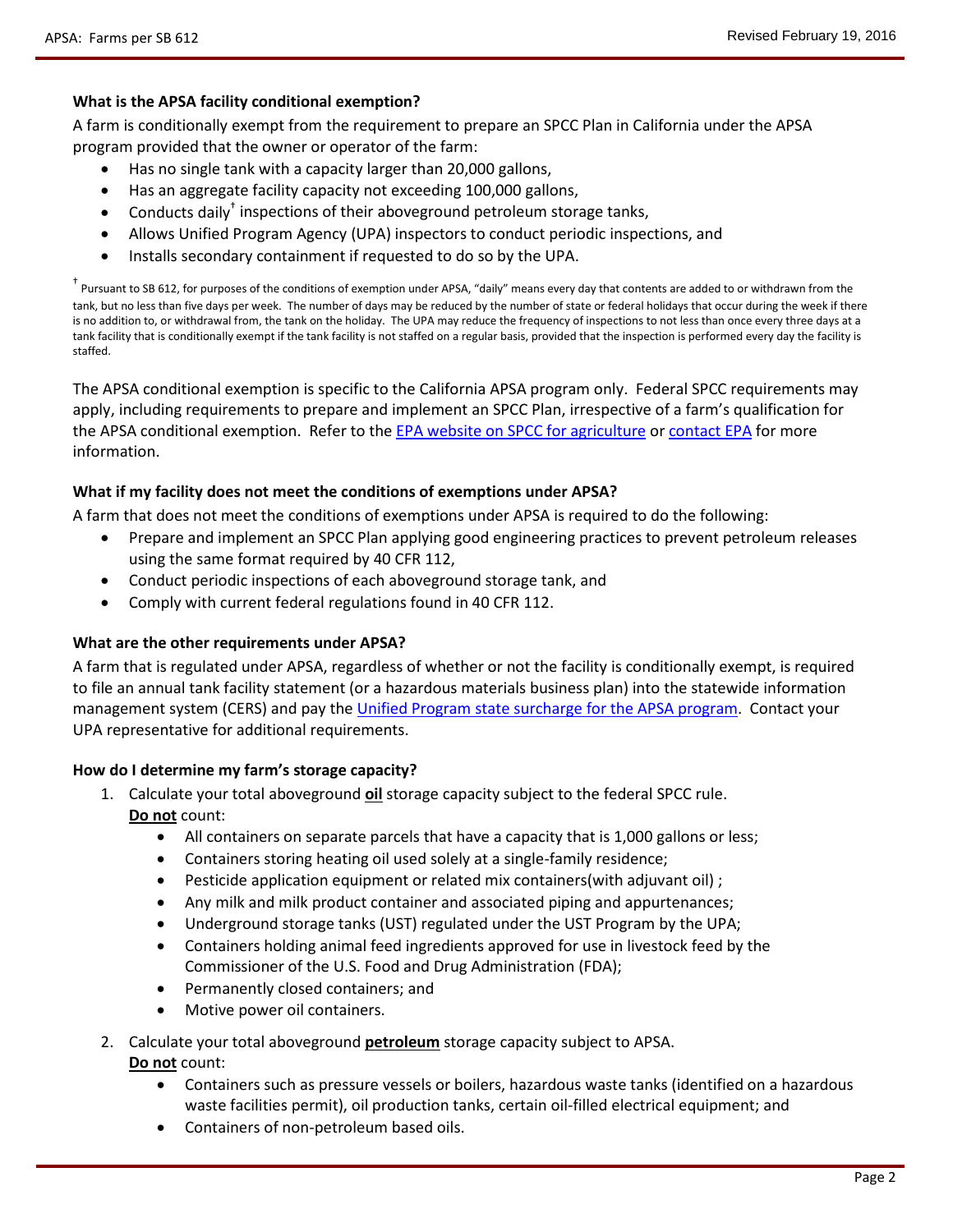**Table 1.**

- 3. Review your reportable discharge history. Under WRRDA, "reportable discharge history" means a single oil discharge, as described in Section 112.1(b) of 40 CFR 112, that exceeds 1,000 gallons or 2 oil discharges, as described in Section 112.1(b) of 40 CFR 112, that each exceed 42 gallons within any 12-month period – (i) in the 3 years prior to the certification date of the SPCC Plan (as described in Section 112.3 of 40 CFR 112); or (ii) since becoming subject to 40 CFR 112, if the facility has been in operation for less than 3 years.
- 4. Use the following table and flowchart to determine if you are regulated under the state APSA. Refer to the [EPA WRRDA fact sheet](http://www.epa.gov/sites/production/files/2015-06/documents/final_wrrda_fact_sheet_4-24-15.pdf) or [contact EPA](http://www.epa.gov/oil-spills-prevention-and-preparedness-regulations/forms/contact-us-about-oil-spill-prevention-and) for requirements under the federal SPCC rule whether you may self-certify your SPCC Plan or if you must have it certified by a professional engineer.

| <b>Facility Storage Capacity<sup>1</sup> &amp; Criteria</b>                                                                                                                 | APSA <sup>2</sup> |
|-----------------------------------------------------------------------------------------------------------------------------------------------------------------------------|-------------------|
|                                                                                                                                                                             |                   |
| Less than 2,500 gallons of oil                                                                                                                                              | <b>No</b>         |
| Exactly 2,500 gallons of oil<br>No reportable discharge history                                                                                                             | No                |
| <b>Exactly 2,500 gallons of oil</b><br>Has reportable discharge history                                                                                                     | Yes <sup>3</sup>  |
| Greater than 2,500 gallons & less than 6,000 gallons <sup>4</sup> of oil<br>No reportable discharge history                                                                 | No                |
| Greater than 2,500 gallons & less than 6,000 gallons <sup>4</sup> of oil<br>Has reportable discharge history                                                                | Yes <sup>3</sup>  |
| Exactly 6,000 gallons <sup>4</sup> of oil<br>No reportable discharge history                                                                                                | Yes <sup>3</sup>  |
| Exactly 6,000 gallons <sup>4</sup> of oil<br>Has reportable discharge history                                                                                               | Yes <sup>3</sup>  |
| Greater than 6,000 gallons <sup>4</sup> & less than 20,000 gallons of oil<br>No reportable discharge history AND<br>No individual tank larger than 10,000 gallons of oil    | Yes <sup>3</sup>  |
| Greater than 6,000 gallons <sup>4</sup> & less than 20,000 gallons of oil<br>Has reportable discharge history AND/OR<br>One or more tanks larger than 10,000 gallons of oil | Yes <sup>3</sup>  |
| Exactly 20,000 gallons of oil                                                                                                                                               | Yes <sup>3</sup>  |
| Greater than 20,000 gallons of oil & less than 100,000 gallons of petroleum<br>No individual tank larger than 20,000 gallons of petroleum<br>$\bullet$                      | Yes <sup>3</sup>  |
| Greater than 20,000 gallons of oil & less than 100,000 gallons of petroleum<br>One or more tanks larger than 20,000 gallons of petroleum<br>$\bullet$                       | Yes <sup>5</sup>  |
| <b>Exactly 100,000 gallons of petroleum</b><br>No individual tank larger than 20,000 gallons of petroleum                                                                   | Yes <sup>3</sup>  |
| Exactly 100,000 gallons of petroleum<br>One or more tanks larger than 20,000 gallons of petroleum<br>$\bullet$                                                              | Yes <sup>5</sup>  |
| Greater than 100,000 gallons of petroleum                                                                                                                                   | Yes <sup>5</sup>  |

<span id="page-2-0"></span> $1$  Oil as referenced in this table includes all types of oil as defined in the federal SPCC rule (40 CFR Section 112.2), including but not limited to petroleum, animal and vegetable oils and oil products.

<span id="page-2-3"></span><span id="page-2-2"></span>

<span id="page-2-1"></span><sup>&</sup>lt;sup>2</sup> For applicability under APSA, facility's total storage capacity must include 1,320 gallons or more of petroleum.<br><sup>3</sup> Under APSA, facility is conditionally exempt only from preparing an SPCC Plan. Other APSA requiremen for the exemption for farms be set at **2,500 gallons** of oil. The EPA is also expected under WRRDA to promulgate a rule to amend the applicability threshold for farms under the federal SPCC requirements. In the interim, the thresholds provided in WRRDA remain in effect.<br><sup>5</sup> Under APSA, facility is required to have an SPCC Plan that is certified by a professional engi

<span id="page-2-4"></span>